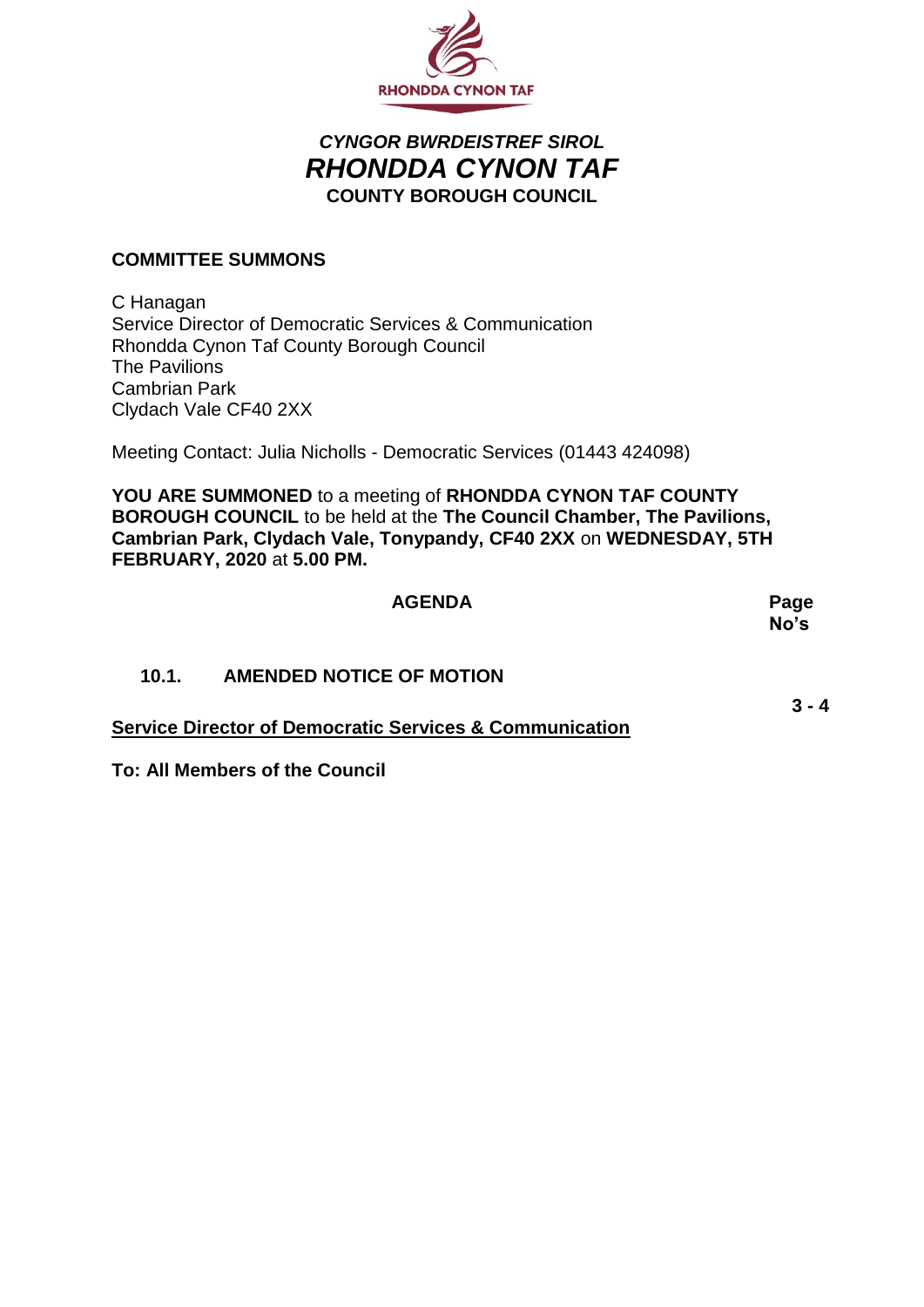## **COUNCIL MEETING 5th FEBRUARY 2020 AMENDMENT TO THE NOTICE OF MOTION AS SET OUT IN ITEM (10B) OF THE COUNCIL AGENDA**

In accordance with Procedural Rule 10.4.1 of Part 4 of the Council Constitution the following amendment was received in the names of County Borough Councillors H. Boggis, J. Edwards, L. M. Adams, D. R. Bevan, J. Bonetto, S. Bradwick, J Brencher, A Calvert, G. Caple, A. Crimmings, A. Davies-Jones, L De- Vet, J Elliott, S.Evans, M Fidler Jones, M. Forey, A. Fox, E. George, M. Griffiths, J. Harries G. Holmes, G. Hopkins, G Hughes, G. Jones, R. Lewis, W Lewis, C. Leyshon, A. Morgan, S. Morgans, M. A. Norris, D. Owen-Jones, S Pickering, S. Powell, S. Powderhill, S. Rees, A. Roberts, J. Rosser, G Stacey, M Tegg, G Thomas, W Treeby, R K Turner, M. Webber, D. Williams, T. Williams, C. J. Willis and R. Yeo, to the Notice of Motion as set out at item 10(B) of the Council Agenda.

This Council values the great contribution that Citizens Advice makes to the quality of life of the residents of Rhondda Cynon Taf. It is therefore very concerned about the cuts in outreach services in the County Borough. Citizens Advice services have been completely withdrawn from Cwmbach, Pontyclun, Pontygwaith, Treherbert and Ystrad. In other areas the service has been curtailed. This will inevitably mean that vital advice will be more difficult and expensive to access. This is at a time when Universal Credit is being rolled out across the County Borough and legal aid has been decimated. Sadly three members of staff have been made redundant.

These cuts are the result of the reallocation of resources by the Welsh Government resulting in the loss of £144k in revenue to RCT Citizens Advice.

{Add: This Council notes the significant funding already provided by this Local Authority, totalling £447,000 per annum, which has been protected in recent years to provide the resources for Citizens Advice RCT to support residents impacted by the challenges of Universal Credit and the impact of austerity locally.

This Council calls on the Welsh Government to consider additional support for Citizens Advice RCT so they are not adversely affected by the new funding reallocation}.

Council calls for [Delete: an urgent meeting with representatives of Citizens Advice and<sup>1</sup> the Welsh Government to remedy the situation and if necessary explore alternative funding sources for this vital service.

## **The motion amended will read:-**

This Council values the great contribution that Citizens Advice makes to the quality of life of the residents of Rhondda Cynon Taf. It is therefore very concerned about the cuts in outreach services in the County Borough. Citizens Advice services have been completely withdrawn from Cwmbach, Pontyclun, Pontygwaith, Treherbert and Ystrad. In other areas the service has been curtailed. This will inevitably mean that vital advice will be more difficult and expensive to access. This is at a time when